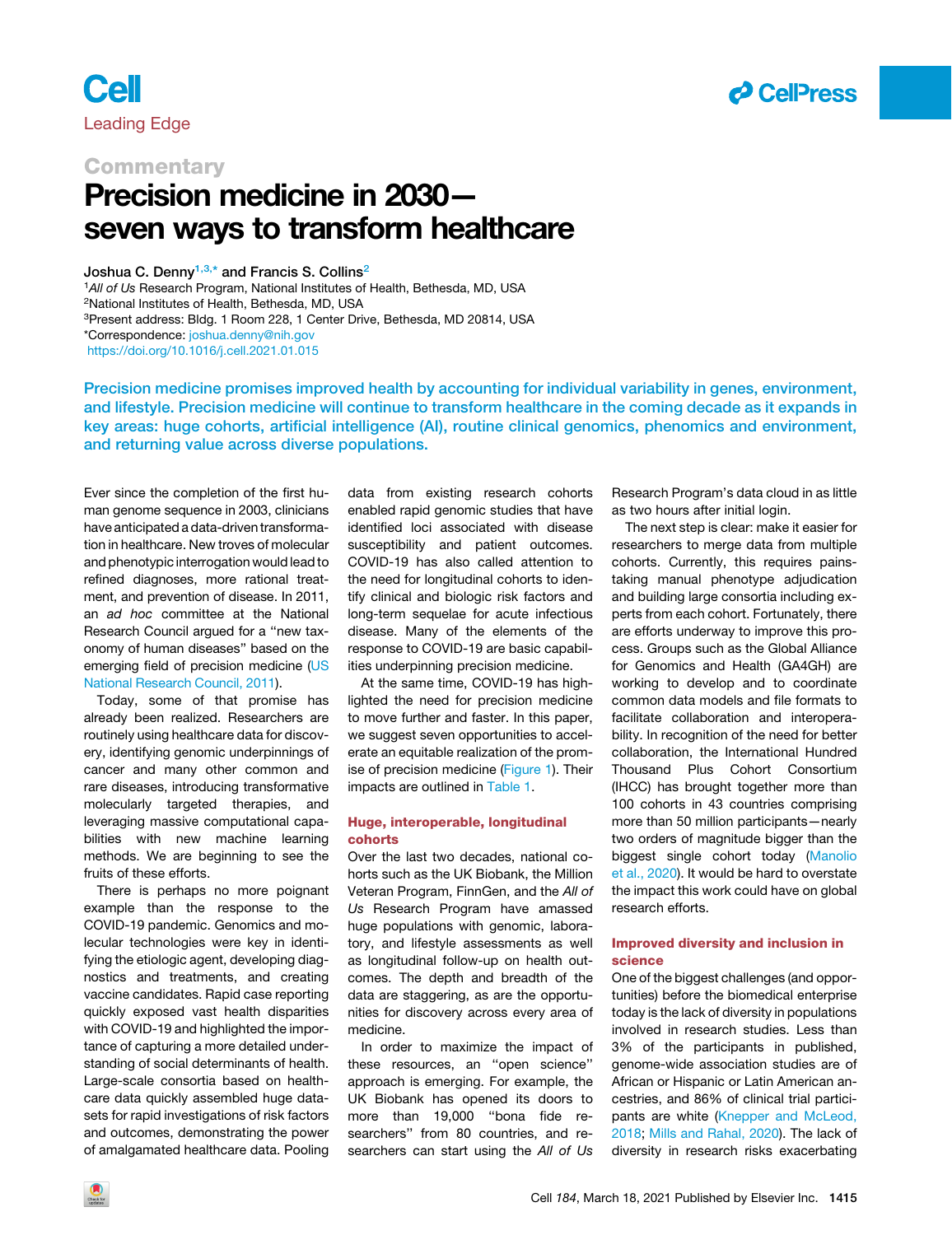

### Cell **Commentary**

<span id="page-1-0"></span>

Figure 1. Seven opportunities for precision medicine by 2030

health disparities and also impoverishes biologic discovery that could be applicable to all populations.

With a growing depth of data, we have an opportunity to replace adjustments for race and ethnicity with more specific measures. In particular, ''race'' conflates a plethora of social, cultural, political, geographic, and biologic factors together and can perpetuate systemic racism. Routine collection of social determinants of health in both research and clinical care in combination with more precise measures of environmental influences, habits, and genetic ancestry can provide more rational, etiology-based adjustments and yield better risk stratifications and treatments ([Wilkins et al., 2020\)](#page-4-4).

As we work toward increasing the diversity of populations in studies, we should also increase the diversity of the biomedical research workforce. A more diverse workforce—in culture, ancestry, beliefs, scientific backgrounds, and methodological approaches—brings increased understanding, innovation, trust, and cultural sensitivity; is more likely to pursue questions relevant to different audiences; and ultimately delivers better research [\(Hofstra](#page-4-5) [et al., 2020](#page-4-5)).

As international collaborations grow, researchers will also need to consider the ethics of international collaboration and rotate leadership, authorship, and resources to ensure that research benefits developing countries as well as more advantaged ones. Establishing international infrastructures and science facilities—not just access to samples and data—will produce long-term benefits that accelerate health and capabilities.

#### Big data and artificial intelligence

Big data and artificial intelligence (AI) are transforming previously intractable problems such as search optimization, language translation, image interpretation, and autonomous driving. Many accrued biomedical data sets meet all ''5 V's'' of big data since they are voluminous, high

velocity, come in many varieties, have significant variability, and have intrinsic value. However, AI approaches in medicine have been limited by the (un)availability of large, commonly structured datasets.

Looking forward, biomedical datasets will become increasingly ready for analyses. As we discuss in the following sections, the growth of clinical data (including image, narrative, and real-time monitoring data), molecular technologies (genomics principal among them), and the availability of devices and wearables to provide highresolution data streams will dramatically expand the availability of detailed phenotype and environmental data not previously available at this scale. Applications of machine learning approaches could result in new taxonomies of disease through genomic, phenomic, and environmental predictors.

#### Routine clinical genomics to guide prevention, diagnosis, and therapy

Today, clinical genomic analysis is typically performed only when evaluating certain cancers or when a rare genetic disease is suspected, and many commonly ordered tests only evaluate a few genetic loci. Moving forward, wholegenome approaches will become a routine, early step in the understanding, prevention, detection, and treatment of common and rare diseases.

Rare diseases will increasingly be diagnosed using genomic investigation as a cheaper and more efficient alternative to targeted approaches. Early genome sequencing can solve diagnostic dilemmas and uncover ''hidden'' Mendelian diseases such as unexplained kidney disease, atypical diabetes, or unexplained development delay [\(Turro et al.,](#page-4-6) [2020](#page-4-6)). Some of these Mendelian diseases point to specific new treatments and screening strategies that could dramatically improve health, such as sulfonylureas for young diabetic patients with *HNF1A* mutations or specific causes of liver or kidney failure.

The last decade has also shown that many common conditions, such as diabetes or hypertension, can be associated with genetic risks at thousands of loci, often found using huge genetic studies aggregating data across hundreds of thousands of participants. While many of these genetic loci may have very small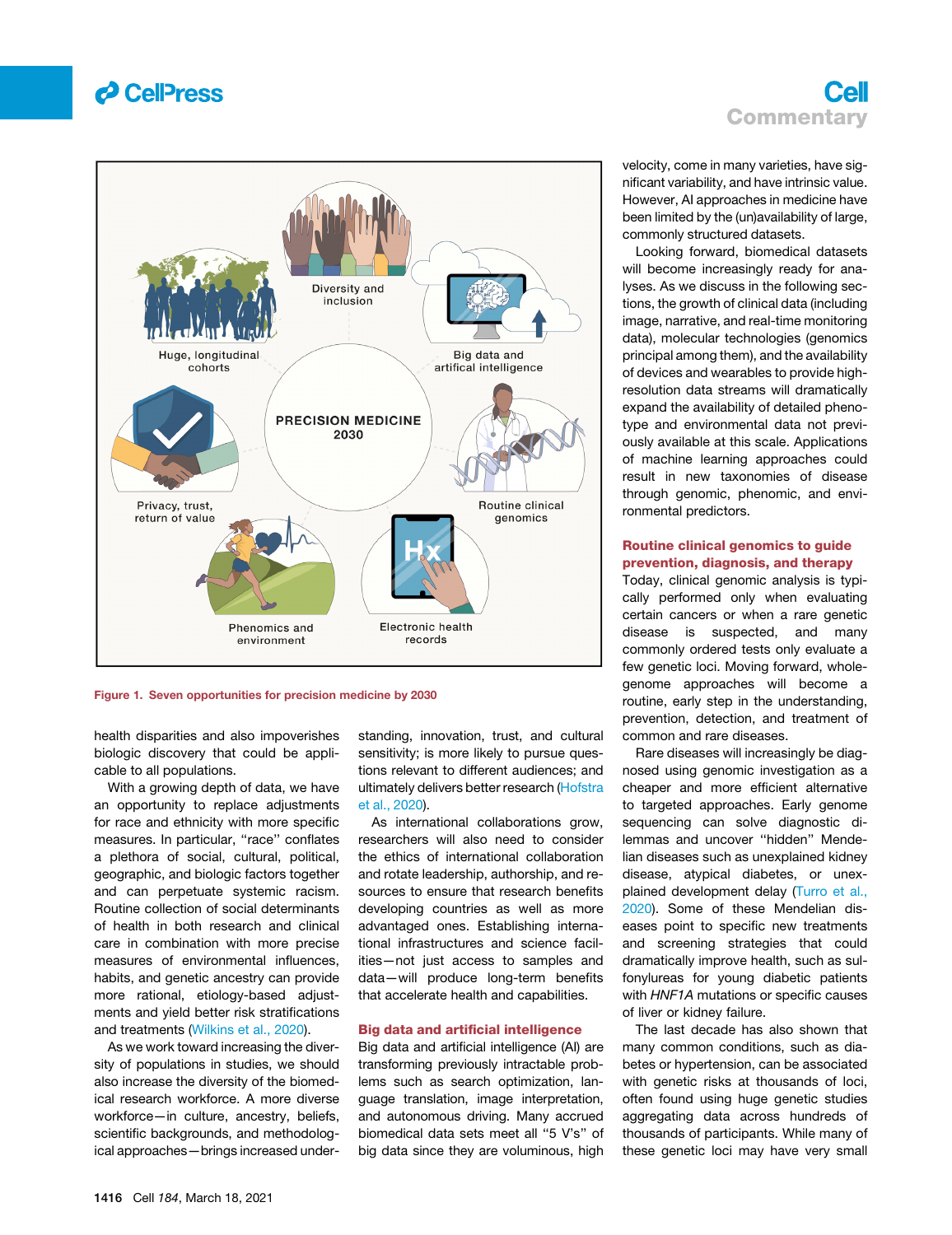

<span id="page-2-0"></span>

| Table 1. Envisioning how precision medicine will affect clinical medicine and research in the next decade |                                                                                                                                                                         |                                                                                                                                                                                                                                                  |
|-----------------------------------------------------------------------------------------------------------|-------------------------------------------------------------------------------------------------------------------------------------------------------------------------|--------------------------------------------------------------------------------------------------------------------------------------------------------------------------------------------------------------------------------------------------|
|                                                                                                           | Where we are today                                                                                                                                                      | Where we will be in 2030                                                                                                                                                                                                                         |
| <b>Clinical applications</b>                                                                              |                                                                                                                                                                         |                                                                                                                                                                                                                                                  |
| Genomics for disease                                                                                      | Primarily limited to rare<br>disease and select cancers.                                                                                                                | Genomics is routine. Genetic causes and targeted<br>therapies are discovered for many "common" diseases.<br>Microbiome measures are routinely included.                                                                                          |
| Pharmacogenomics (PGx)                                                                                    | Common in cancer and within select<br>applications of older medications at<br>select sites.                                                                             | Genome-aware EHRs make PGx easy and automatically<br>update rules from central guidelines. New PGx<br>associations discovered from clinical data.                                                                                                |
| Genomics for healthy individuals                                                                          | In research, whole-genome<br>sequencing and search for<br>mutations in one of the<br>ACMG59 genes, present in<br>about 3% of people. Variant<br>interpretation is hard. | ACMG59 grows to > 200, variant interpretation improved<br>by huge, diverse sequenced populations.<br>Cell-free DNA becomes a mainstay of cancer screening                                                                                        |
| <b>EHRs</b>                                                                                               | Episodic capture from healthcare<br>without robust genomics support.<br>EHR data is essentially not portable.                                                           | Genome- and device- enabled. Data can be easily moved<br>between EHRs and to participant apps.                                                                                                                                                   |
| Environmental influences on health                                                                        | Patient-reported habits and<br>exposures                                                                                                                                | Geocode-based exposure linkage<br>Real time monitoring of multiple environmental exposures<br>Precision nutrition                                                                                                                                |
| Wearable sensors                                                                                          | Ad hoc use of activity monitors                                                                                                                                         | Continuous monitoring of physical activity, sleep,<br>metabolic parameters                                                                                                                                                                       |
| <b>Research applications</b>                                                                              |                                                                                                                                                                         |                                                                                                                                                                                                                                                  |
| Population demographics                                                                                   | >80% European ancestry                                                                                                                                                  | >50% non-European ancestry                                                                                                                                                                                                                       |
| Routinely available data                                                                                  | Surveys of health conditions, lifestyle,<br>behavior, and diet. GWAS data, lab<br>assays, structured EHR data, and<br>geocoded exposure linkages.                       | Whole genomes, lab assays, surveys, full EHRs,<br>environmental, genomic and sensor data. Includes<br>imaging, narrative, geocoded, and continuous monitoring<br>approaches to clinical care, activity, precision nutrition,<br>and environment. |
| Size of cohorts used in analysis                                                                          | Up to 500K, data downloaded and<br>manually harmonized to sets of<br>several million                                                                                    | >100M using cloud-based federated analyses facilitated<br>by common standards                                                                                                                                                                    |
| Largest genomic studies<br>performed on a trait                                                           | $>1M$ (GWAS)                                                                                                                                                            | >50M (GWAS)<br>$>2M$ (WGS)                                                                                                                                                                                                                       |
| Cost of a whole genome                                                                                    | \$500                                                                                                                                                                   | $$20*$                                                                                                                                                                                                                                           |

1.01), they point to pathways involved in disease pathogenesis that may have significant therapeutic implications. Furthermore, weighted aggregations of genetic variants into polygenic risk scores can achieve similar predictive as rare Mendelian disease variants ([Khera et al., 2018\)](#page-4-7). Moreover, use of polygenic risk scores may allow providers to risk-stratify individuals who would otherwise be missed by traditional screening approaches, thereby identifying new populations for treatment or screening.

<span id="page-2-1"></span>genetic effect sizes (with odds ratios <

We anticipate that diverse genetic causes and targeted therapies will be uncovered for many common diseases, which could lead to more specific treatment and prevention for the patient and family members. We will likely also discover that many genetic diseases occur on a spectrum of severity, penetrance, and expressivity, guided by the severity of different genetic variants, lifestyle, and environmental interactions. This concept is captured by the scientific agenda of the International Common Disease Alliance. Classic examples include different classes of *CFTR* mutations with cystic fibrosis or *SERPINA1* variants with alpha-1 antitrypsin deficiency, both of which can present with different manifestations and at varying ages given the genetic variant, habits (e.g., smoking), and exposures (e.g., hepatitis virus coinfections).

Routine use of sequencing will produce valuable datasets for secondary research,

driving a more comprehensive understanding of disease penetrance, variant pathogenicity, and factors influencing variable expressivity of given genetic variants. It will also produce more patients for whom incidental pathogenic variants are discovered. The American College of Medical Genetics and Genomics has identified 59 genes for which incidental findings should be considered for patient return (i.e., the "ACMG59") [\(Kalia et al.,](#page-4-8) [2017\)](#page-4-8). These genes include hereditary cancer syndromes, cardiomyopathies, and potentially fatal arrhythmias, for which actions can be taken to mitigate their risk. Today, about 3% of patients harbor pathogenic variants, the vast majority of which were previously unknown to the patient. As genomic knowledge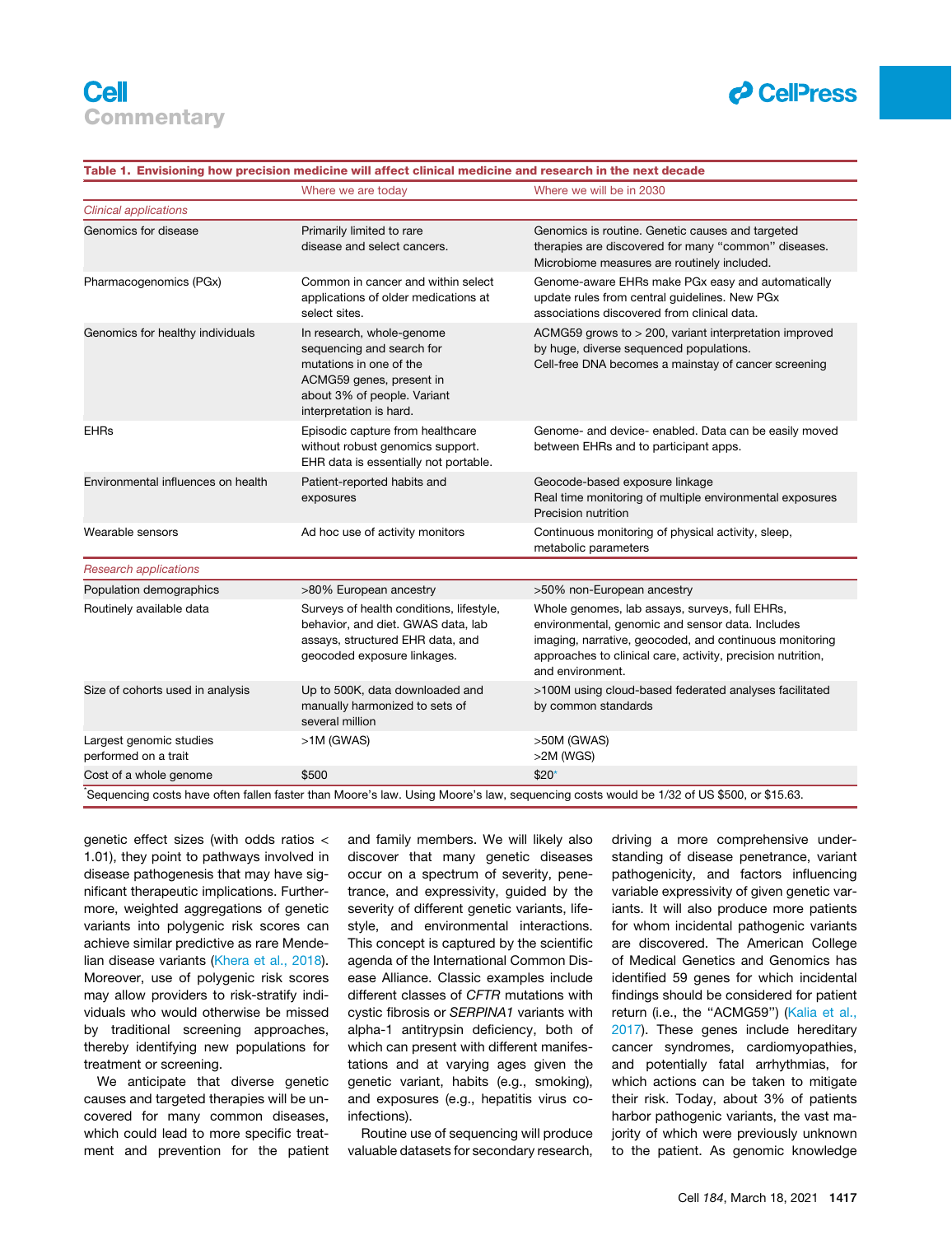

increases, the number of actionable genes and the fraction of the population affected will significantly increase.

Furthermore, pharmacogenomics can improve drug efficacy, reduce adverse events, and reduce cost. In a 2009 interview, one of the authors of this article (F.S.C.) made the comment, ''if everybody's DNA sequence is already in their medical record and it is simply a click of the mouse to find out all the information you need, then there is going to be a much lower barrier to beginning to incorporate that information into drug prescribing'' [\(Collins, 2009\)](#page-4-9). Over a decade later, we still have a long way to go. While genomics-guided therapies are becoming the standard of care for some cancers, use of germline pharmacovariants to guide prescribing has been adopted by only a few US medical centers. Implementation has been hindered by a lack of ''genomics-enabled'' electronic health records (EHRs), the complexity of the genetics and recommendations, and a lack of clear evidence. Synthesized evidence and recommendations from the Clinical Pharmacogenomics Implementation Consortium, ubiquity of EHRs supporting complex decision support, and common data standards offer promise to accelerate adoption. Some countries have substantially reduced drug-induced Stevens Johnson Syndrome using genetic testing ([White](#page-4-10) [et al., 2018\)](#page-4-10). Even considering just five drug-genomic interactions, nearly everyone has a pharmacovariant that would affect drug prescribing [\(Van Driest](#page-4-11) [et al., 2014\)](#page-4-11).

#### EHRs as a source for phenomic and genomic research

The key to any longitudinal cohort is detailed phenotype, exposure, and health outcome assessment. Many site-based and national research cohorts now use EHRs and other health data to provide up to decades of extant disease and treatment information that can be repurposed for research, and we only see this use expanding.

Already EHR-based studies have been instrumental to some of the largest genomic studies of clinically relevant findings, some of which are exceeding 1 million individuals [\(Vujkovic et al., 2020\)](#page-4-12). By providing a systematic collection of health-related information, EHRs provide

phenotypes and data and enable novel study designs often not available in research collections. For example, one study demonstrated participants had an average of more than 190 clinical notes, 14 radiological studies, and more than 700 lab tests over an average of about 8 years of follow up [\(Robinson et al.,](#page-4-13) [2018\)](#page-4-13). The power to discover specific endophenotypes (e.g., cardiac ejection fraction) or emerging phenotypes (e.g., COVID-19), rare and specific phenotypes (e.g., osteonecrosis of the jaw), or to understand specific manifestations of disease (e.g., bronchiectasis) often requires access to complete EHR data.

EHR data require cleaning and harmonization and can reflect clinical and insurance biases. Unstructured EHR data, such as narrative reports or imaging data, often require advanced methods like natural language processing or machine learning to be useful on a population scale. However, all of these tools are increasingly available and applicable, providing access to data on a scale, depth, and detail not feasible with purely research-collected data.

Clinical EHR data can also be combined with participant-provided research data collections to provide a more complete picture of patient outcomes. Research cohorts such as the UK Biobank and *All of Us* have integrated both data sources.

Further, as clinical sequencing grows, the number of genotypes derived from clinical care will rapidly grow to dwarf those available from research use cases. Many genomic studies may no longer need separate research biospecimen collection to perform large-scale genetic studies. Collection of research biospecimens could then shift toward measuring other biomarkers, cell-free DNA, exposures, and epigenomics.

#### Higher variety, higher resolution phenomics and environmental exposure data for both clinical and research use

The next decade will see the continued growth of research and clinical uses for different ways to measure clinical phenotypes, exposures, and lifestyle. Data linkages to health claims, national vital statistics, and geospatial resources will become more common as will the use of wearable devices to measure activity,

### Cell **Commentary**

physical measurements, and exposures. Surveys can then be more focused on elements not covered by other methods, thereby decreasing participant burden. Activity monitors that take a number of clinical measurements such as singlelead electrocardiograms and oxygen saturation are becoming inexpensive and can be easily shared with providers. Since the vast majority of a patient's life is spent outside the healthcare system, integration of wearable devices and other patient-provided information would augment the EHR and enable greater telehealth capabilities, experienced first at scale during COVID-19. Moreover, integration of these tools could produce a shift in which most health-related data is derived outside of the healthcare setting.

Despite clear evidence of the impact of nutrition on health, diet is an environmental exposure often ignored in much of clinical practice and many research studies. When it is assessed, it is often through episodic and cumbersome surveys (research) or perfunctory summative questions (in most clinical settings). Replacing dietary assessment with data linkages to grocery stores, digital uploads from restaurants, laboratory and microbiome assessments, or machine learning applied to food imaging would provide more feasible, comprehensive capture of dietary habits. A future of precision nutrition, as a type of ''drug,'' offers a powerful new modality for treating and preventing disease [\(Rodgers and Collins, 2020](#page-4-14)).

#### Privacy, participant trust, and returning value

The utility of precision medicine is dependent on broad participation, and broad participation of large populations requires trust, protection of privacy, and a return of value to the participants. We recognize that science has not always been trustworthy or honored all participants equally. Transparency, authentic engagement with communities, and including participants within research governance can improve trust, create participant advocates, and ensure a more thoughtful, culturally sensitive direction. *All of Us* has involved participants in all levels of governance from the beginning and seeks to return value by giving participants generated research data wherever